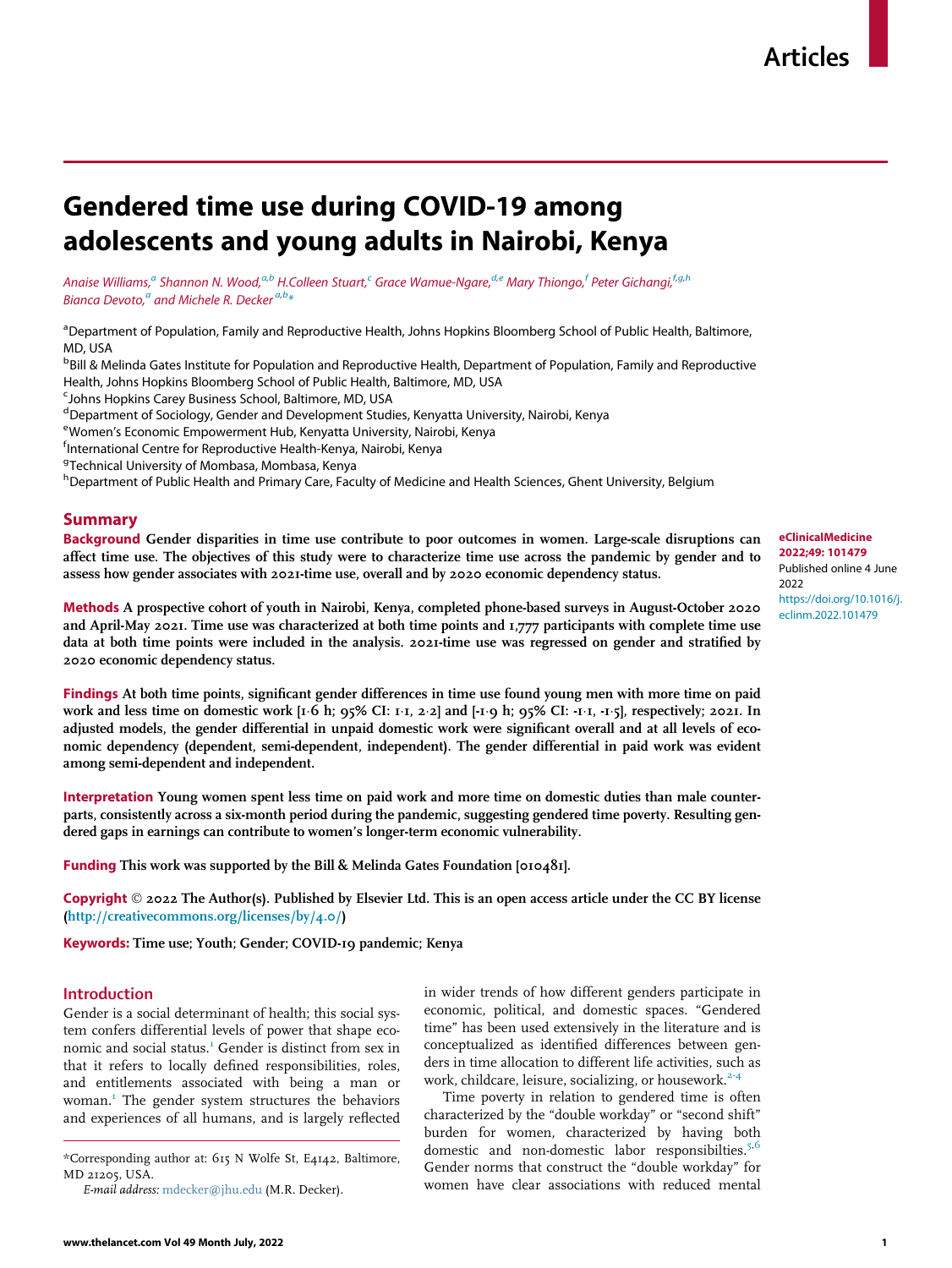## Research in context

#### Evidence before this study

Within the limited body of research on time use, evidence of gender-differentiated time use has been used to characterize and understand time poverty among women. We used the search terms ("time use" AND "youth" AND "gender" AND "COVID-19 pandemic" AND "low and middle-income countries"). Regarding time use in the COVID-era, a small number of studies, and few in low- and middle-income countries (LMICs), have explored gendered time use in the home during the COVID-19 lockdowns, with evidence of women taking on increased childcare and housework burdens and being more likely to lose or reduce paid work opportunities, though almost all have focused on married couples. No studies have used a prospective cohort of youth to understand adolescent and young adult time use during the COVID-19 pandemic using a gender lens.

#### Added value of this study

This is the first study to the best of our knowledge to use gender analysis to investigate youth time use and trajectories over a six-month period during the COVID-19 pandemic in a LMIC. We find striking gender disparities in time spent on income generation and household tasks that were persistent over a six-month period during the pandemic, echoing a broader body of work that has focused primarily on adults. Our results add to the evidence base on gendered time poverty by clarifying disparities and highlighting domestic labor burdens of young women relative to men, which may have implications for longer term health and economic stability.

#### Implications of all evidence available

Gendered disparities in time use begin early in life and are evident during the COVID-19 pandemic; disruption to time spent on skill development, notably school and paid work, is one of the ways that the pandemic will affect long-term health and economic stability among youth. Our findings speak to the need for social norms change around the "double workday" burden for young women and the need for targeted methods to support gender equitable transitions to adulthood in the post-COVID era. Further, the available evidence highlights the need for systematic, robust time use surveys among youth that employ a gender lens, particularly in low and middle income countries during protracted economic crisis.

health for women. A U.S. study, for instance, found that inequalities in housework contribute to significantly higher rates of depression in women.<sup>7</sup> Caused by social and cultural norms that sustain gender divisions in labor, time poverty prevents young women from expanding marketable skillsets and other capabilities on par with that of young men. Therefore, how young men and women spend their time is an important component of gendered poverty. Understanding changes in time use is critical for the promotion of women's health and wellbeing across the life course, particu-larly in low and middle income countries (LMICs).<sup>[5](#page-8-2)</sup>

Time use is increasingly recognized as an indicator of wellbeing.<sup>[8,](#page-9-1)[9](#page-9-2)</sup> For youth, daily time use has been used to estimate youth exposure to socialization, learning, and skill-building.<sup>[10](#page-9-3)</sup> Further, youth time use is predictive of longer-term health and wellbeing outcomes in adulthood, including household income, welfare takeup, mental health, obesity, teenage pregnancy, and early death. $8,\text{II}$  $8,\text{II}$  Long-term quality of life, for instance, is negatively associated with time spent on unpaid domestic and care work[.7](#page-9-0) Youth and young adulthood is a critical time for gaining skills for movement towards sustainable economic self-sufficiency. Time use is a helpful way to capture the lifestyles of young people and to highlight groups of youth that may need additional sup-port for skill-building and wellness more broadly.<sup>[8](#page-9-1)</sup>

Daily time use is also a useful way to capture labor and value assignment by gender.<sup>[11](#page-9-4)</sup> Such measures provide insight into the household economy, rather than simply the labor market.<sup>12</sup> Time measures have evaluated gender imbalances through large-scale studies such as the Multinational Time Use Study  $(MTUS)^{13}$ through the Centre for Time Use Research and the United Nations Statistics Division Time, conducted with children and adults.<sup>[14](#page-9-7)</sup> Such work finds that women take on three times the amount of unpaid domestic work than men do.<sup>[7](#page-9-0)</sup> To date, however, existing time use surveys largely focus on high-income countries; overall, less is known about time use, and gender gaps therein, in sub-Saharan Africa and specifically for youth, who may face heightened gender and power imbalances due to younger age and increased economic dependency on others.

The COVID-19 pandemic created economic hardship, new sources of income, and changes in domestic responsibilites.[15](#page-9-8) A recent longitudinal study on time use in Mexico found a 30% decrease in total time spent on schoolwork during the pandemic, as compared to before the pandemic, among youth ages 12-18, with sim-ilar findings among boys and girls.<sup>[16](#page-9-9)</sup> Some work has highlighted that the pandemic increased the gender inequality gap in unpaid labor, in which women are dis-proportionately burdened.<sup>[7,](#page-9-0)[17](#page-9-10)</sup> Other studies find gender inequitable childcare burdens within couples during the pandemic. $18$ 

Though the exact numbers of pandemic-induced unemployment are currently unavailable, the economic hardship of the pandemic in Nairobi, Kenya is vast.<sup>[19](#page-9-12)</sup> Starting in March 2020, the Kenyan government sus-pended all schools, colleges and universities.<sup>[20](#page-9-13)</sup> Lockdowns were enacted and many organizations enforced compulsory unpaid leave in mid-2020.<sup>[19](#page-9-12)</sup> Pre-pandemic data found 29% of households in Nairobi to be completely food insecure, with economic shock due to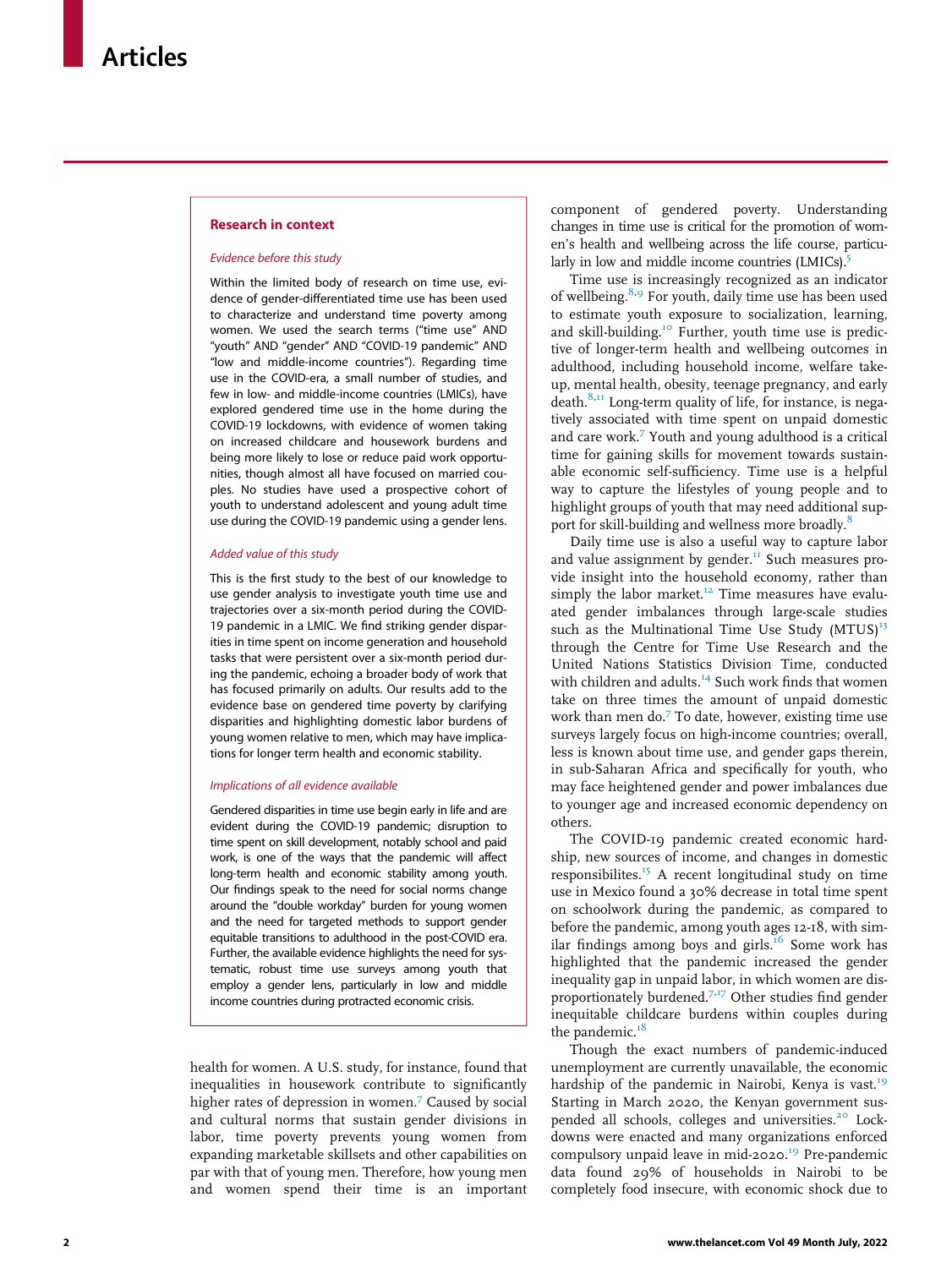loss of employment as the main driver of food insecurity, highlighting concerning impacts of COVID-induced widespread job loss on households.<sup>[21](#page-9-14)</sup>

Employment data highlights that young workers are more likely to lose their jobs than older workers during economic crisis, as was found in the United States at the beginning of the COVID-19 pandemic.<sup>[22](#page-9-15)</sup> Young people in Nairobi face a range of vulnerabilities, includ-ing access to decent work.<sup>15,[23](#page-9-16)</sup> The economic shock of the pandemic likely impacted youth dependency on parents, partners, and other family members. A recent study on youth relationships in Nairobi found that pandemic-induced hardships increased young women's economic dependency on male partners, potentially emphasizing gender stereotypes of men's role as "providers."<sup>[23](#page-9-16)</sup> In light of these findings as well as other evidence of disproportionate economic and social impacts on women during past pandemics,  $24-26$  a gender analysis of the COVID-19 pandemic among youth becomes increasingly relevant. $27$ 

In a cohort of youth and young adults, we characterize time use inclusive of paid work, schoolwork, and unpaid domestic work at two points in the COVID-19 pandemic, considering gender differences as well as life stage approximated by economic dependency status. Specific objectives are to 1) characterize time use by gender at two pandemic time points and examine changes therein and 2) evaluate how gender relates to 2021 time use, overall and stratified by economic dependency status. Recognizing that the economic shock of the pandemic may have shaped youth dependency status by the time of our survey, we explore the relationship between pandemic-induced household economic shock and youth economic dependence. This is the first study to use a gender lens to investigate youth time use and trajectories over a six-month period during the COVID-19 pandemic.

The two time points in which young people's time use was assessed in Nairobi were August-October 2020 and April-May 2021, an approximate 6-month interval. During the 2020 survey round, COVID-19 cases were reaching low levels after the June and July 2020 peak. During the 2021 survey round, COVID-19 cases were at a spike.

# Methods

#### Design panel

The present analysis uses two time points of data collected from the Performance Monitoring for Action (PMA) Agile Youth Respondent-Driven Sampling Survey (YRDSS) cohort. Adolescents and young adults ages 16-26 were recruited via respondent-driven sampling (RDS), in which seeds of non-randomly selected members of the target population initiate peer recruitment chains; RDS sampling weights account for recruitment probability (discussed below). In August-October 2020, 1,217 young men and young women were surveyed. In April-May 2021, 1,177 [97% retention] were recontacted, consented, and surveyed; the analytic sample for the present analysis is restricted to the 1,777 participants with complete time use data at both time points. Trained resident enumerators (REs) implemented survey data collection by phone in English or Swahili, per participant preference, using OpenDataKit (ODK). IRB approval was obtained from the Ethics Review Committee at Kenyatta National Hospital/University of Nairobi and the Institutional Review Boards at Johns Hopkins Bloomberg School of Public Health. More details on the sample and study procedures are outlined elsewhere. $28$ All the participants provided informed consent prior to be enrolled to the study.

#### Measures

Outcomes. The time use assessment was adapted from the National Statistical Committee Living Standards Measurement Survey;<sup>[29](#page-9-20)</sup> participants were asked to think about a regular day within the past week and indicate how many hours per day they spent on each of the following categories: unpaid care for children or adults (unpaid caregiving); paid work in the formal or informal/gig economy (paid work); schoolwork/in school (schoolwork; assessed only among those in school at the time of the survey); and cleaning house, preparing meals, or washing clothes (unpaid housework). For the purposes of this study, we combine time spent on caregiving and housework to create an unpaid domestic labor category. Each time use category was analyzed individually on a continuous scale from 0 to 24 h.

Independent variables. Gender is the main independent variable. While gender encompasses more categories than the binary form of man/woman, our data is limited to self-report of being a man or a woman. A second independent variable is the latent construct of economic dependency status in 2020 in the form of a categorical variable created through latent class analysis (LCA). LCA categorizes participants probabilistically on the basis of response patterns to the set of indicators believed to be associated with the latent variable, $3^{\circ}$  specifically, economic dependency status. The binary observed variables included in the LCA as measured in 2020 are 1) cohabitation (with parents vs. with partner, self, or other), 2) household prime earner (self vs. other), 3) responsibility for paying for the participants basic needs (self vs. others), and 4) participant responsible for paying for other's basic needs (no vs. yes). The LCA generated three classes that capture youth dependency status: 1) dependents (33%), 2) semi-dependents (39%), and 3) independents (29%; Appendix 1). Dependents are young people who live with their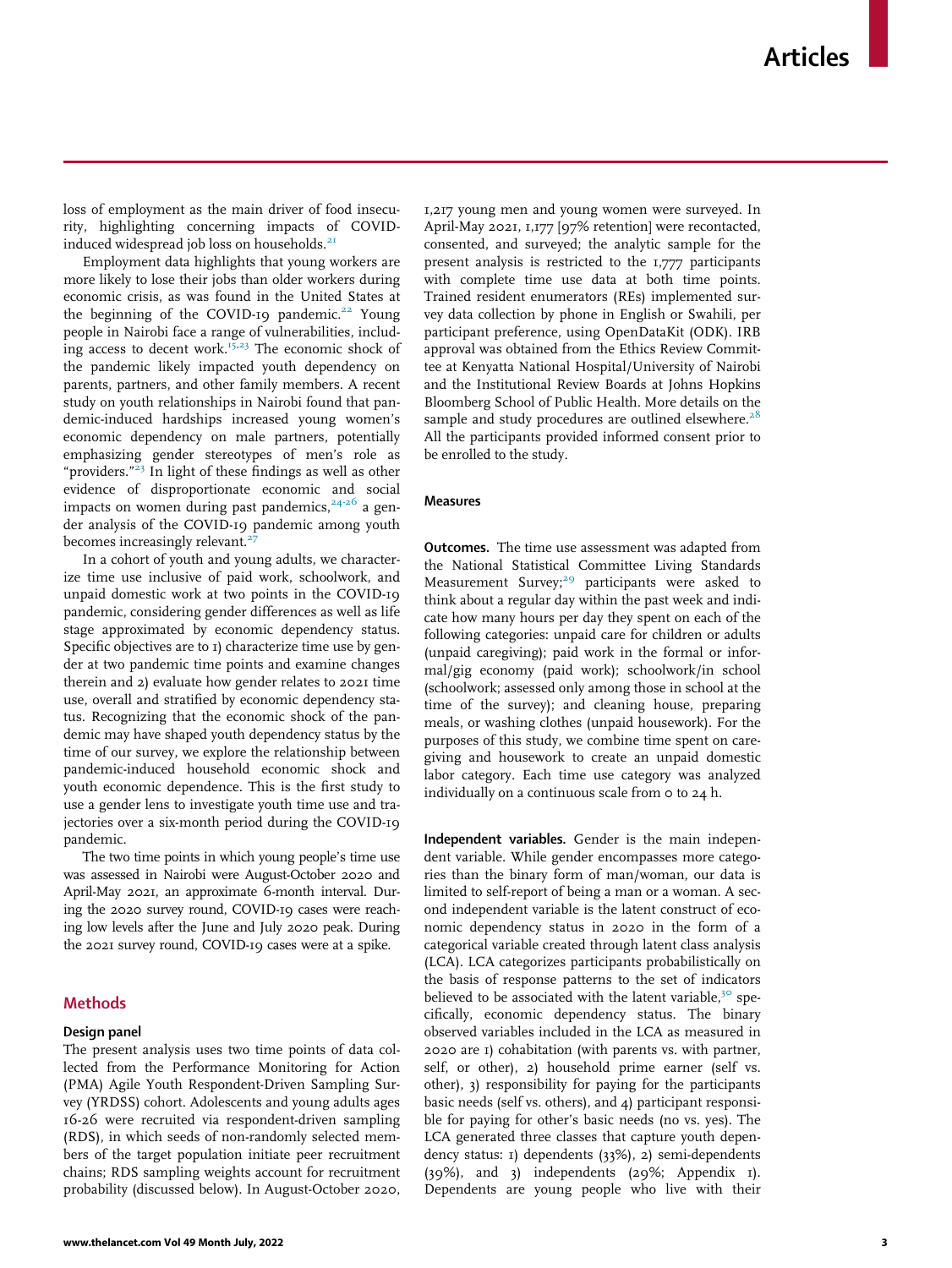parents and fully depend on others for their basic needs, whereas independents are the primary household earners. Semi-dependents are youth that appear to be transitioning out of dependency on their parents; about half live with parents, half pay for their own basic needs in part, and half pay for other's basic needs at least in part, but only 2% are the primary household earner.

COVID-specific measures for contextualization. Pandemic-induced household economic shock is measured as any household member (including the participant) having any disruption to formal or informal income generation due to Covid-19 restrictions, measured in 2020.

Covariates. Standard measures characterized age, marital status, and whether the participant has children; these measures, assessed at 2021, were included within final adjusted models.

#### Statistical analysis

We first describe time use at each time point (2020, 2021), and examine change in time use across the timepoints, stratified by gender. At each time point, gender differences in time on paid work, schoolwork, and unpaid domestic work were evaluated by weighted means testing. For analysis of the change in time spent on school, the sample was restricted to only those who reported that being a student was their main activity at both time points. Given modest changes in time use across time points, 2021 time use is the outcome for subsequent analyses.

We describe characteristics overall and by gender, and by economic dependency status (2020); differences between genders overall and stratified by economic dependency were assessed via design-based F-statistics. All results are weighted; we also present unweighted sample characteristics (presented in Annex). Following bivariate models (not shown), multivariable linear regression models examined the association of gender with time use by category (paid work, schoolwork, unpaid domestic labor), adjusting for dependency status and other confounders (age, marital status, children). Models were subsequently stratified by dependency status to examine the consistency of disparities identified by life stage.

Post-hoc analysis explored whether the pandemic may have influenced economic dependency status, in lieu of pre-pandemic dependence data. Specifically, we assess correlations between pandemic-induced household economic shock and youth dependency using tetrachoric correlation coefficients for each status independently (binary) and pairwise Pearson's correlation coefficients for status overall (categorical). Percent household shock overall and by economic dependency

status, and gender therein, are displayed via bar graph along with statistical significance of the correlation coefficient.

All analyses were conducted using Stata 15.1 (College Station, TX) with statistical analysis a priori at  $p <$  0.05. Sampling weights accommodate the RDS study design using RDS-II (Volz-Heckathorn) weights, which account for participant network size as a proxy for likelihood of study recruitment. Post-estimation weighting adjustment was conducted based on comparison of age and educational levels of the sample to the 2014 KHDS population data. Loss to follow-up weights were calculated by regressing the sociodemographic characteristics of participants on their odds of completing the followup survey and taking the inverse of the predicted probability from that model. A final weight accounts for the RDS, post-estimation, and loss-to-follow-up. All presented estimates are weighted, and statistical testing accounts for robust standard error clustering by sampling frame and survey design weighting. No missing values exist across outcomes, predictors, and covariates within the analytic sample.

#### Role of the funding source

The funding source played no role in the study design; collection, analysis, and interpretation of data; in writing the report; or in the decision to submit the paper for publication. All the authors had access to the data and decided to submit the manuscript for publication.

## Results

At both time points, young men spent significantly more time on paid work and significantly less time on unpaid domestic work relative to young women (2020: 1 $·$ 9 h<sub>paid</sub> work [95% CI: 1¢4, 2¢4]; -2¢4 hdomestic work; [95% CI: -2¢9, -2 $\cdot$ 0]; 2021: 1.6  $h_{\text{paid work}}$  [95% CI: 1 $\cdot$ 1, 2 $\cdot$ 2];  $\cdot$ 1.9  $h_{\text{domestic}}$  $_{\text{work}}$  [95% CI: -1·1, -1·5]; [Table 1\)](#page-4-0). No gender differences in time spent on school were observed among those whose main activity is attending school. Over the six month interval, time spent on schoolwork increased by about one hour for both genders (1.4 hwomen [95% CI: 0.8, 2.0]; 1.2  $h_{\text{men}}$  [95% CI: 0.5, 1.9]), whereas time spent on unpaid domestic work decreased among young women only  $(-0.7 [95\% CI: -I.1, -0.4]).$ 

[Table 2](#page-5-0) outlines sample demographics overall, by dependency status, and gender therein. While young men and women about equally comprised dependents (44% vs. 56%), 76% of independents were men and 64% of semi-dependents were women. Overall, dependents had the least gendered differences in demographics. Among the full sample, main activity differed significantly by gender ( $p < o·o1$ ); within dependency groups, however, significant gendered differences were not observed in main activity. There were no significant gendered differences in age among the full sample.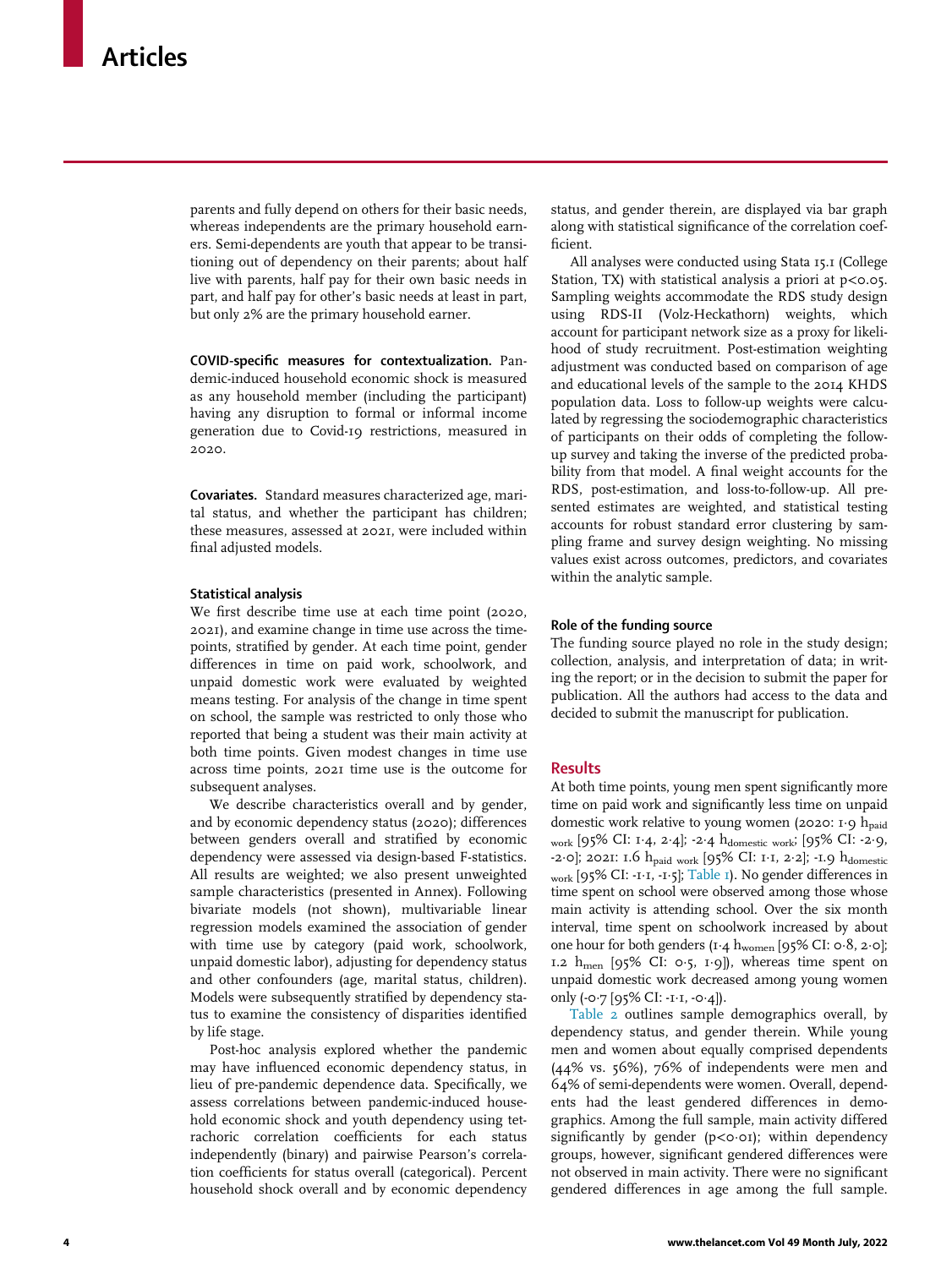<span id="page-4-1"></span><span id="page-4-0"></span>

|                                                                                                                                                      |                                  | 2020                                  |                                |                                         | 2021                                  |                                  |                                         | Difference 2021-2020                  |
|------------------------------------------------------------------------------------------------------------------------------------------------------|----------------------------------|---------------------------------------|--------------------------------|-----------------------------------------|---------------------------------------|----------------------------------|-----------------------------------------|---------------------------------------|
|                                                                                                                                                      | <b>Young Women</b><br>Mean Hours | <b>Mean Hours</b><br><b>Young Men</b> | Estimate (95% CI)<br>Men-Women | <b>Young Women</b><br><b>Mean Hours</b> | <b>Mean Hours</b><br><b>Young Men</b> | Estimate (95% CI)<br>Men - Women | Estimate (95% CI)<br><b>Young Women</b> | Estimate (95% CI)<br><b>Young Men</b> |
| Paid work                                                                                                                                            |                                  |                                       | $1.9*$ (1.4, 2.4)              |                                         | $\frac{8}{3}$                         | $1.6*(1.1, 2.2)$                 | 0.3(0.0, 0.6)                           | $0.1 (-0.3, 0.4)$                     |
| Unpaid domestic work                                                                                                                                 |                                  | 22                                    | $-2.4*(-2.9, -2.0)$            |                                         |                                       | $-1.9*(-1.1,-1.5)$               | $-0.7$ * $(-1.1, -0.4)$                 | $0.2(-0.4, 0.1)$                      |
| Schoolwork                                                                                                                                           |                                  | $\frac{1}{2}$                         | $0.2 (-0.3, 0.7)$              |                                         |                                       | $0.3(-0.4, 1.0)$                 | $1.4^{**}$ (0.8, 2.0)                   | $1.2$ * (0.5, 1.9)                    |
|                                                                                                                                                      |                                  |                                       |                                |                                         |                                       |                                  |                                         |                                       |
| * p-value <o.o5; adjusting="" and="" clustering.<br="" for="" means="" testing="" weighting="">Table 1: Time use in hours per day by gender.</o.o5;> |                                  |                                       |                                |                                         |                                       |                                  |                                         |                                       |
| $^*$ Sample limited to those who report being a student as their main activity at both time points.                                                  |                                  |                                       |                                |                                         |                                       |                                  |                                         |                                       |

However, women semi-dependents were significantly older than male semi-dependents (p<o·o1). There were no significant gendered differences in school enrollment status among the full sample. Among dependents, however, young men were significantly more likely to be enrolled in school than young women  $(74.9\% \text{ vs. } 53.2\%, \text{ p} < \text{o} \cdot \text{o} \cdot \text{)}$ . There were no significant gendered differences in marital status among the full sample. Yet among semi-dependents, young women were significantly more likely to be married than young men (15 ¢4% vs. 2 ¢1%, p < 0 ¢01). Young women overall were significantly more likely to have children than young men (32 ¢7% vs. 12 ¢8%, p < 0 ¢01). The only dependency group without gendered differences in parenthood was the dependents group.

In adjusted models, being a young woman as compared to a young man was associated with an average 1 h [95% CI: -1 ¢6, -0 ¢5] less time spent on paid work [\(Table 3](#page-6-0)). The gendered difference in paid work was greatest among semi-dependents  $(-1.7 \text{ h} \mid 95\% \text{ CI: -2.7})$ -0 ¢7]) and was also significant among independents  $(-1.2 \text{ h } [95\% \text{ CI: } -2.4, -0.1])$ , though not observed for dependents. Overall, being a young woman was associated with  $1·4$  h [95% CI: 1⋅0, 1⋅8] more time spent on unpaid domestic work; this differential domestic labor burden persisted across all dependency groups and was greatest among independents (1.8 h [95% CI: 1 $\cdot$ 0, 2 $\cdot$ 6]). No gender differences were observed in time spent on school among those who report school as a main activity, by dependency or gender, adjusting for other factors.

Approximately 80% of households had a member (participant or others) who had their income generation affected by the pandemic ([Figure 1\)](#page-7-0). Pandemic-induced household economic shock was slightly higher for young women (81%) than young men (78%). Pandemic-induced household economic shock was significantly correlated with youth and young adult economic dependency status (0.11, p<0.001). While the correlation between pandemic-induced household economic shock and being a dependent was negative and significant (-0 $\cdot$ 19, p<0 $\cdot$ 001), the correlations between pandemic-induced household economic shock and being an independent earner was positive and significant (0 ¢15, p < 0 ¢001). Pandemic-induced household economic shock was highest among independents (85%). Being an independent woman and experiencing pandemic-induced household economic shock was positively correlated but not significant (0.14, p=0.211), whereas being an independent man and experiencing pandemic-induced household economic shock was both positive and significant (0.26, p<0.001).

# **Discussion**

This first study to apply a gender and life course lens on youth time use during the COVID-19 pandemic finds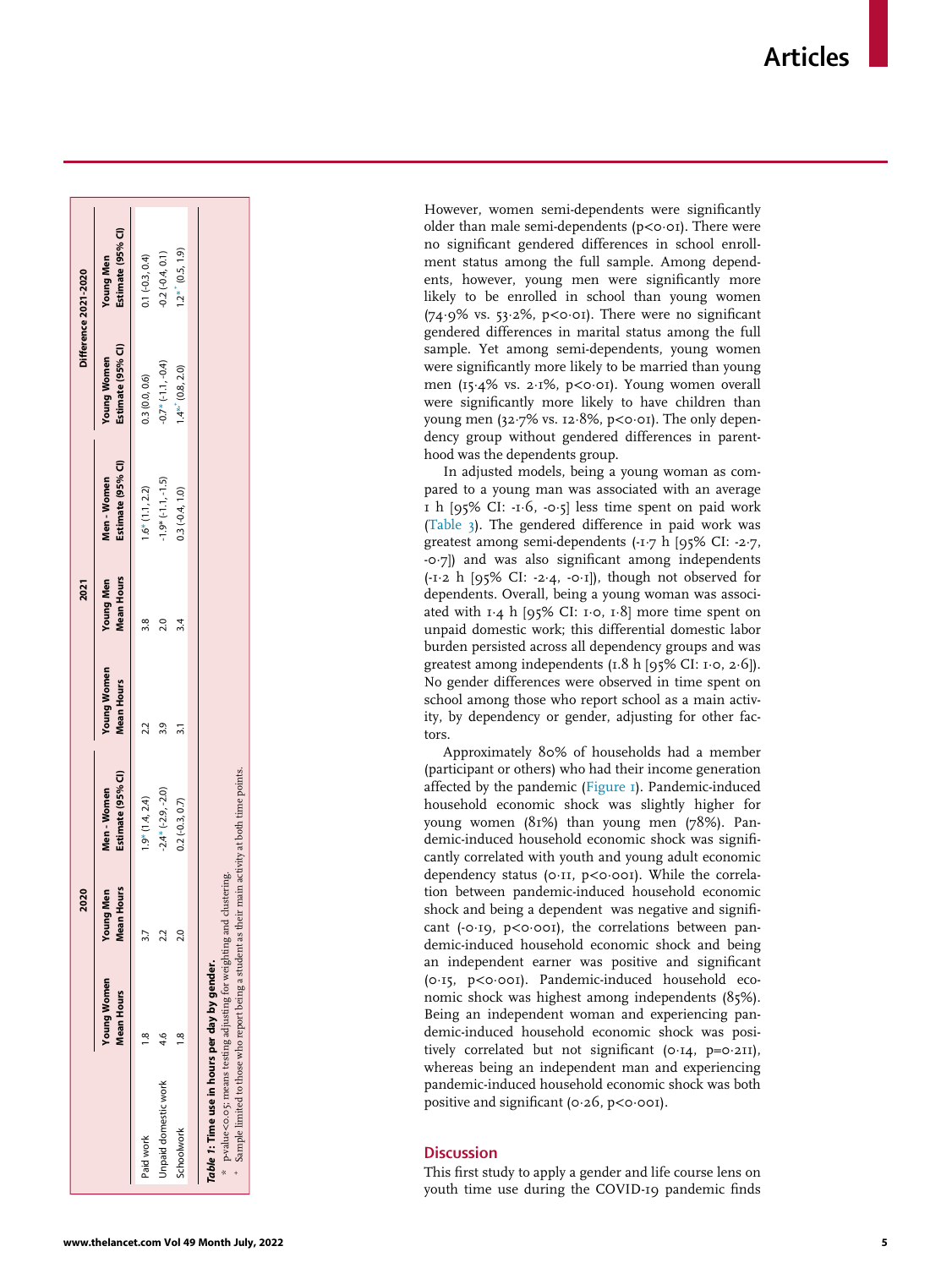<span id="page-5-2"></span><span id="page-5-1"></span><span id="page-5-0"></span>

|                            |                               | Overall                        |                              |                               |                           |                              |                               | Economic dependency status  |                           |                               |                           |                           |
|----------------------------|-------------------------------|--------------------------------|------------------------------|-------------------------------|---------------------------|------------------------------|-------------------------------|-----------------------------|---------------------------|-------------------------------|---------------------------|---------------------------|
|                            |                               | $n=1,177(100\%)$               |                              |                               | Dependents n=385 (33%)    |                              |                               | Semi-dependents n=455 (39%) |                           |                               | Independents $n=337(29%)$ |                           |
|                            | All<br>$n=1,177$<br>$(100\%)$ | Women<br>$n = 591$<br>$(50\%)$ | Men<br>$n = 586$<br>$(50\%)$ | All<br>$n = 385$<br>$(100\%)$ | Women<br>$n=217$<br>(56%) | Men<br>$n = 168$<br>$(44\%)$ | All<br>$n = 455$<br>$(100\%)$ | Women<br>$n = 293$<br>(64%) | Men<br>$n = 162$<br>(36%) | All<br>$n = 337$<br>$(100\%)$ | Women<br>$n=81$<br>(24%)  | Men<br>$n = 256$<br>(76%) |
| <b>Main activity</b>       |                               |                                | $< 0.01$ <sup>*</sup>        |                               |                           | $0.48^{+}$                   |                               |                             | $0.25$ <sup>**</sup>      |                               |                           | $0.06^{+}$                |
| Employed in formal economy | 5.0                           | 3.8                            | 6.7                          | 1.5                           | 1.0                       | 2.8                          | 6.9                           | 6.4                         | 8.1                       | 6.5                           | 3.3                       | 7.7                       |
| Working informal economy   | 29.1                          | 26.1                           | 33.3                         | 14.8                          | 16.7                      | 10.0                         | 27.9                          | 27.9                        | 28.2                      | 46.1                          | 47.4                      | 45.6                      |
| Student                    | 29.1                          | 31.4                           | 25.9                         | 57.3                          | 53.5                      | 67.3                         | 20.8                          | 19.0                        | 25.3                      | 8.9                           | 8.8                       | 8.9                       |
| Caregiver                  | 4.8                           | 6.2                            | 2.9                          | 5.6                           | 5.7                       | 5.3                          | 5.5                           | 7.3                         | 1.0                       | 3.2                           | 4.2                       | 2.8                       |
| Self-employed              | 16.1                          | 13.2                           | 20.1                         | 5.8                           | 6.5                       | 3.8                          | 20.5                          | 19.5                        | 23.1                      | 21.7                          | 11.9                      | 25.4                      |
| Other                      | 15.9                          | 19.3                           | 11.1                         | 15.1                          | 16.6                      | 11.0                         | 18.5                          | 20.1                        | 14.3                      | 13.7                          | 24.4                      | 9.7                       |
| Age                        |                               |                                | $0.59^{^{+}}$                |                               |                           | $0.18$ <sup>+</sup>          |                               |                             | < 0.01                    |                               |                           | 0.24                      |
| 16-18 years                | 15.3                          | 15.8                           | 14.4                         | 36.8                          | 32.7                      | 47.5                         | 8.3                           | 6.0                         | 14.3                      | 0.4                           | 0.0                       | 0.6                       |
| 19-21 years                | 31.7                          | 32.9                           | 30.0                         | 40.4                          | 42.5                      | 34.9                         | 33.3                          | 30.0                        | 41.6                      | 20.1                          | 14.7                      | 22.2                      |
| 22-26 years                | 53.1                          | 51.3                           | 55.1                         | 22.8                          | 24.9                      | 17.6                         | 58.4                          | 64.1                        | 44.1                      | 79.5                          | 85.3                      | 72.2                      |
| <b>School status</b>       |                               |                                | $0.87$ <sup>**</sup>         |                               |                           | < 0.01                       |                               |                             | $0.07^{+}$                |                               |                           | $0.63$ <sup>+</sup>       |
| Currently in school        | 32.4                          | 32.1                           | 32.7                         | 59.2                          | 53.2                      | 74.9                         | 22.6                          | 19.6                        | 30.4                      | 15.3                          | 12.7                      | 16.3                      |
| <b>Married</b>             |                               |                                | $0.25$ <sup>**</sup>         |                               |                           | $0.61$ <sup>**</sup>         |                               |                             | $< 0.01$ <sup>**</sup>    |                               |                           | $0.98^{+}$                |
| Married/cohabiting         | 7.7                           | 8.7                            | 6.3                          | 0.1                           | 0.2                       | 0.1                          | 11.6                          | 15.4                        | 2.1                       | 11.0                          | 11.1                      | 10.9                      |
| Parenthood                 |                               |                                | $< 0.01$ <sup>**</sup>       |                               |                           | $0.24$ <sup>**</sup>         |                               |                             | < 0.01                    |                               |                           | < 0.01                    |
| Percent with children      | 24.5                          | 32.7                           | 12.8                         | 10.8                          | 13.0                      | 4.9                          | 32.3                          | 40.1                        | 12.4                      | 29.5                          | 64.6                      | 16.3                      |

Table 2: Sample characteristics of Nairobi youth and young adults (April-May 2021); by gender, overall and by economic dependency status, weighted percentages

+ Characterized by <sup>2020</sup> cohabitation status, prime household earner status, dependency for basic needs, and providing for others' basic needs through latent class analysis (LCA). Breakdown of factors by status presented in Annex Table 1.

++ P-value of the gendered difference; bolding signifies significance; statistical testing through design-based <sup>F</sup> statistic adjusting for weighting and clustering.

6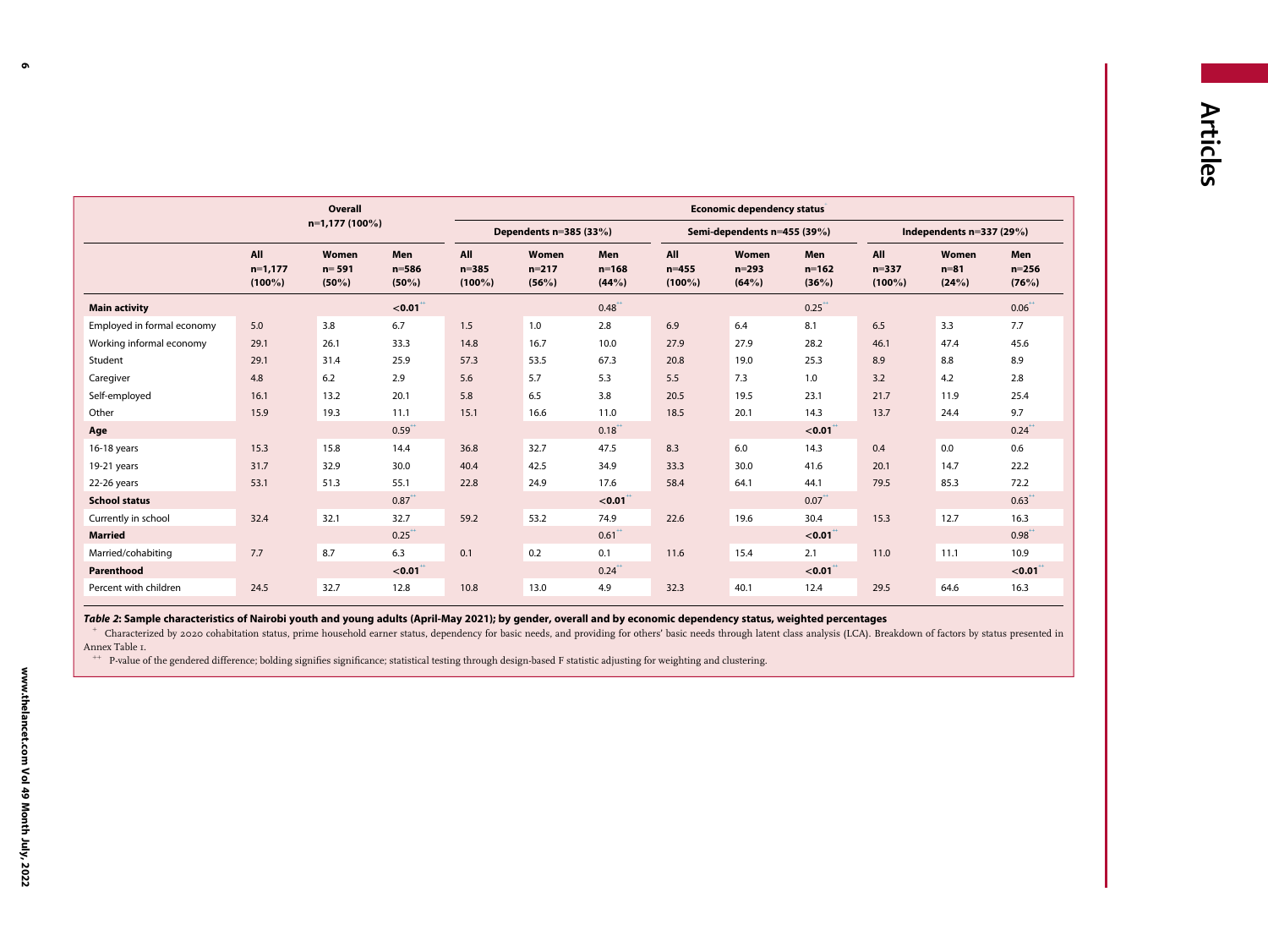<span id="page-6-0"></span>

|                       | <b>Full Sample</b><br>Coeff (95% CI) $^{\pm}$ | Dependents n=385 (33%)<br>Coeff (95% CI) $^{\pm}$ | Semi-dependents n=455 (39%)<br>Coeff (95% CI) $^{\pm}$ | Independents n=337 (29%)<br>Coeff (95% CI) $^{\pm}$ |
|-----------------------|-----------------------------------------------|---------------------------------------------------|--------------------------------------------------------|-----------------------------------------------------|
| Time on paid work     |                                               |                                                   |                                                        |                                                     |
| Woman                 | $-1.0***$ (-1.6, -0.5)                        | $-0.2$ $(-1.0, 0.6)$                              | $-1.7***$ (-2.7, -0.7)                                 | $-1.2*$ ( $-2.4$ , $-0.1$ )                         |
| Dependents            | Ref                                           | $\overline{\phantom{0}}$                          | -                                                      | -                                                   |
| Semi-dependents       | $0.8***(0.2,1.4)$                             | -                                                 |                                                        |                                                     |
| Independents          | $1.7***(0.9,2.5)$                             | -                                                 |                                                        |                                                     |
| Observations          | 1177                                          | 385                                               | 455                                                    | 337                                                 |
| Mean hours women      | 2.2                                           | 1.3                                               | 2.5                                                    | 3.6                                                 |
| Mean hours men        | 3.8                                           | 1.3                                               | 3.7                                                    | 4.9                                                 |
| Time on domestic work |                                               |                                                   |                                                        |                                                     |
| Woman                 | $1.4***$ (1.0, 1.8)                           | $1.4***(0.6, 2.1)$                                | $1.2***$ (0.4, 1.9)                                    | $1.8***(1.0, 2.6)$                                  |
| Dependents            | Ref                                           | $\overline{\phantom{0}}$                          | -                                                      |                                                     |
| Semi-dependents       | $-0.1$ $(-0.6, 0.4)$                          | -                                                 |                                                        |                                                     |
| Independents          | $-0.7$ * ( $-1.4$ , $-0.1$ )                  | $\overline{\phantom{0}}$                          |                                                        |                                                     |
| Observations          | 1177                                          | 385                                               | 455                                                    | 337                                                 |
| Mean hours women      | 3.9                                           | 3.8                                               | 4.0                                                    | 3.5                                                 |
| Mean hours men        | 2.0                                           | 2.4                                               | 2.3                                                    | 1.7                                                 |
| Time on school        |                                               |                                                   |                                                        |                                                     |
| Woman                 | $-0.1$ $(-0.9, 0.6)$                          | $-0.1$ $(-1.1, 0.9)$                              | $-0.3$ $(-1.7, 1.2)$                                   | $0.6$ (-2.1, 3.4)                                   |
| Dependents            | Ref                                           | $\overline{\phantom{0}}$                          | -                                                      |                                                     |
| Semi-dependent        | $-0.3$ $(-1.2, 0.6)$                          | -                                                 |                                                        |                                                     |
| Independents          | $0.7$ (-0.6, 1.9)                             | -                                                 |                                                        |                                                     |
| Observations          | 331                                           | 212                                               | 94                                                     | 25                                                  |
| Mean hours women      | 3.1                                           | 3.2                                               | 2.9                                                    | 2.8                                                 |
| Mean hours men        | 3.4                                           | 3.4                                               | 3.0                                                    | 3.9                                                 |
|                       |                                               |                                                   |                                                        |                                                     |

Table 3: Multivariable linear regression of 2021 time use on gender and dependency status, overall and dependency status-stratified, weighted.

<span id="page-6-2"></span><span id="page-6-1"></span>Linear regression, accounting for robust standard error clustering by node and survey design weighting.

\* p<0.05.

\*\* p<0.01.

\*\*\* p<0.001.

§ Models adjust for age, marital status, and whether the participant has children as measured in 2021.

that time use is highly gendered. Current evidence that young women spend significantly less time on paid work and more time on domestic duties, relative to young men, and these differences remained stable over a six-month period raise significant concerns for gender equity. The gendered domestic labor difference persisted in adjusted models and was evident across dependency levels within the cohort, highlighting stark gender imparity in household labor. Notably, gender differences were not detected in time spent on schoolwork among youth who report school as their main activity; increases in time spent on schoolwork over the six-month interval are promising. The impact of gendered time poverty, and gender gaps in time spent on income generation relative to unpaid household labor, is likely exacerbated by the gender wage gap. These time disparities must be addressed to ensure economic gender equity. This study lacks a pre-pandemic baseline, leaving unanswered questions about the role of the pandemic in the time use disparities identified. Pandemic recovery efforts to rebuild economic stability for youth must consider a gendered lens.

Gender differences in time use varied by life stage, approximated here by economic dependency status. As commonly seen, the transition away from full economic reliance on parents is gendered, with young men far more likely to be economically self-sufficient.<sup>[31](#page-9-22)</sup> Young men are likely to be either fully dependent on parents or prime earners, with young women far more likely to be semi-dependent (i.e., partial dependency on others and not the prime household earner). Further, pre-pandemic main activity (employee, student, caregiver, etc.) differs significantly by gender overall, yet within dependency groups we do not find significant gendered differences, suggesting economic dependency status may account for gendered differences in main activity. Among youth who were dependent on parents six months prior, no gender differences were noted in time spent on schooling and paid labor. Gender disparity in time use increases among young people who became semi or fully independent; for instance, young women who have transitioned to economic independence spend significantly less hours on paid work than their male counterparts and domestic labor appears to substitute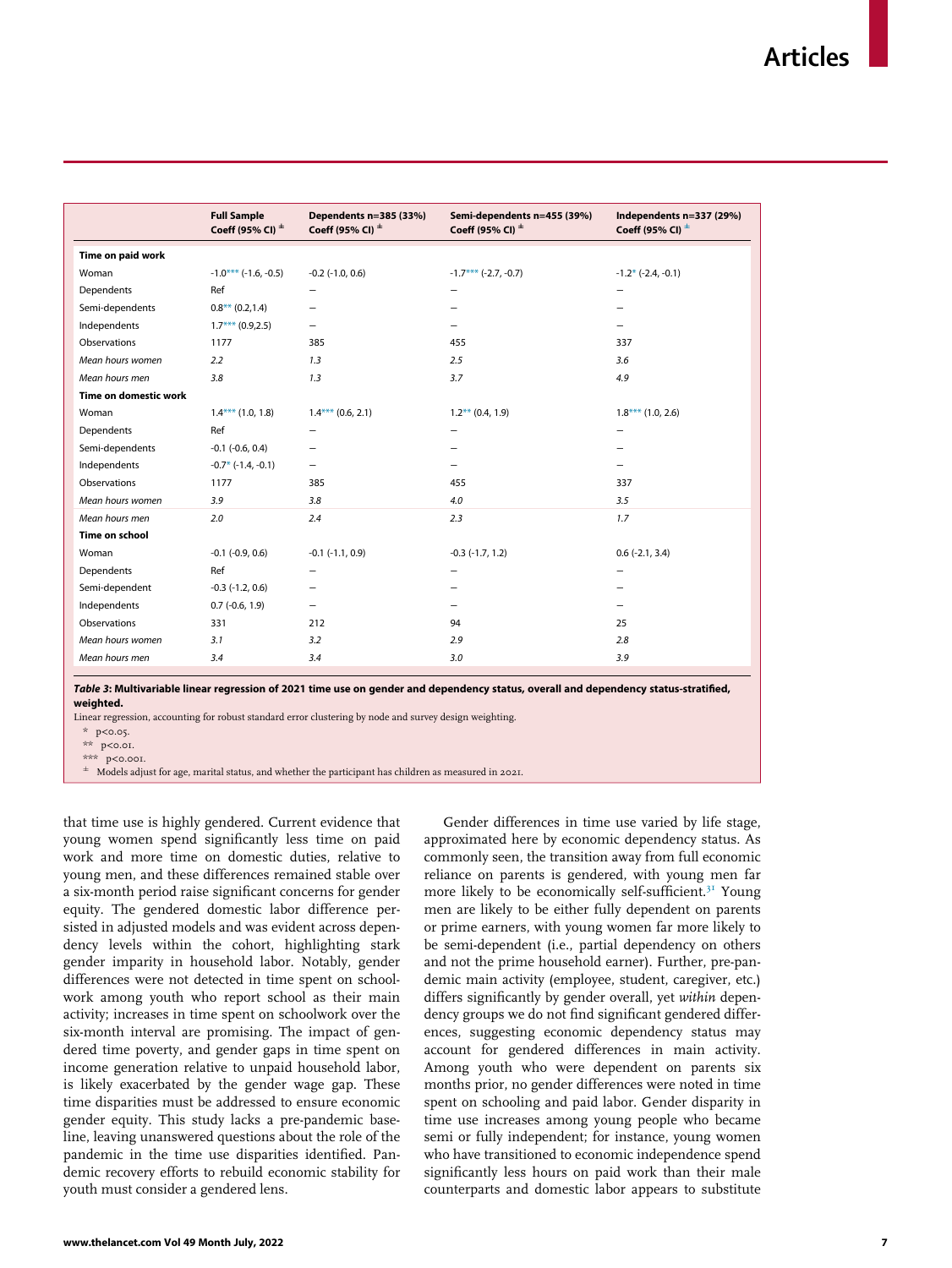<span id="page-7-0"></span>

Figure 1. Caption: The figure depicts prevalence of pandemic-induced household economic shock by gender and economic dependency status. The y-axis is percentage of respondents who report their household experienced pandemic-induced economic shock, measured in 2020 as any household member (including the participant) having any disruption to formal or informal income generation due to COVID-19 restrictions. White bars signify overall prevalence, black bars signify prevalence for men, and gray bars signify prevalence for women; bars are separated out by the full sample, dependents only, semi-dependents only, and independents only. Correlations are reported below the bar chart. Using Pearson's correlation coefficient for categorical (full sample) and tetrachoric coefficient for binary (by economic dependency status), we report the correlations between status and household shock among both men and women, among women only, and among men only. P-values for the correlations are noted as: \*p<0.05; \*\*p<0.01;  $***p<0.001$ .

for this time. The gender disparities in paid labor are found among youth that have partially or fully transitioned out of parental economic dependency; by contrast, gender differences in domestic labor are persistent across the adolescent life course.

Pandemic-induced household economic shock was correlated with adolescent and young adult economic dependency. This finding is aligned with trends seen in other areas of the world, such as in the US where the Pew Research Center found in 2020 the share of young adults ages 18-29 living with their parents rose to levels not seen since the Great Depression, at around  $52\%$ .<sup>32</sup> While we are not able to confirm temporality, our data suggest youth dependency status in Nairobi approximately five months after the pandemic onset could be partly shaped by the economic disruption of COVID-19. Correspondingly, full parental dependency was negatively correlated with pandemic-induced household economic shock, suggesting that pandemic disruptions were less common among households with parents, or older adults, as the main earners. This group is also where we see the smallest gendered differences in time use. Conversely, being a young male household prime earner was correlated with pandemic-induced household economic shock; it is plausible that these young men took on the economic responsibility for the household when the disruption occurred. Our study is one of the first to link youth economic dependency in the context of widespread economic shock with time use.

Future research should more closely assess effects of pandemic disruption on youth economic dependency, given gendered implications for youth time use and skills development.

The study is not without limitations. Despite the prospective nature of the study, we are unable to discern temporality among pandemic-induced household economic shock, dependency status, and time use. We lack a pre-pandemic assessment of time use, thus we are only able to characterize changes during the pandemic time points assessed, rather than since the pandemic. While time use is ideally measured with multiple methods to measure daily activity at multiple occasions across time and place,<sup>[10](#page-9-3)</sup> due to survey length constraints, we rely on a single, self-reported measure of time use. Error could be introduced by circumstantial factors near the time of survey assessment, e.g., visiting a family member or on break from school. The economic dependency indicator is limited by ambiguity on whether self-earning was intentionally chosen self-sufficiency or due to not having anyone to depend on, which limits our ability to fully characterize the "independents" group. Results are most generalizable to youth and young adults living in Nairobi, and may not generalize more broadly to rural areas or other LMICs given differences in economic structures and pandemic restrictions. While our study focuses on gender, we note that our data are restricted to only self-identified men and women, and are not inclusive of non-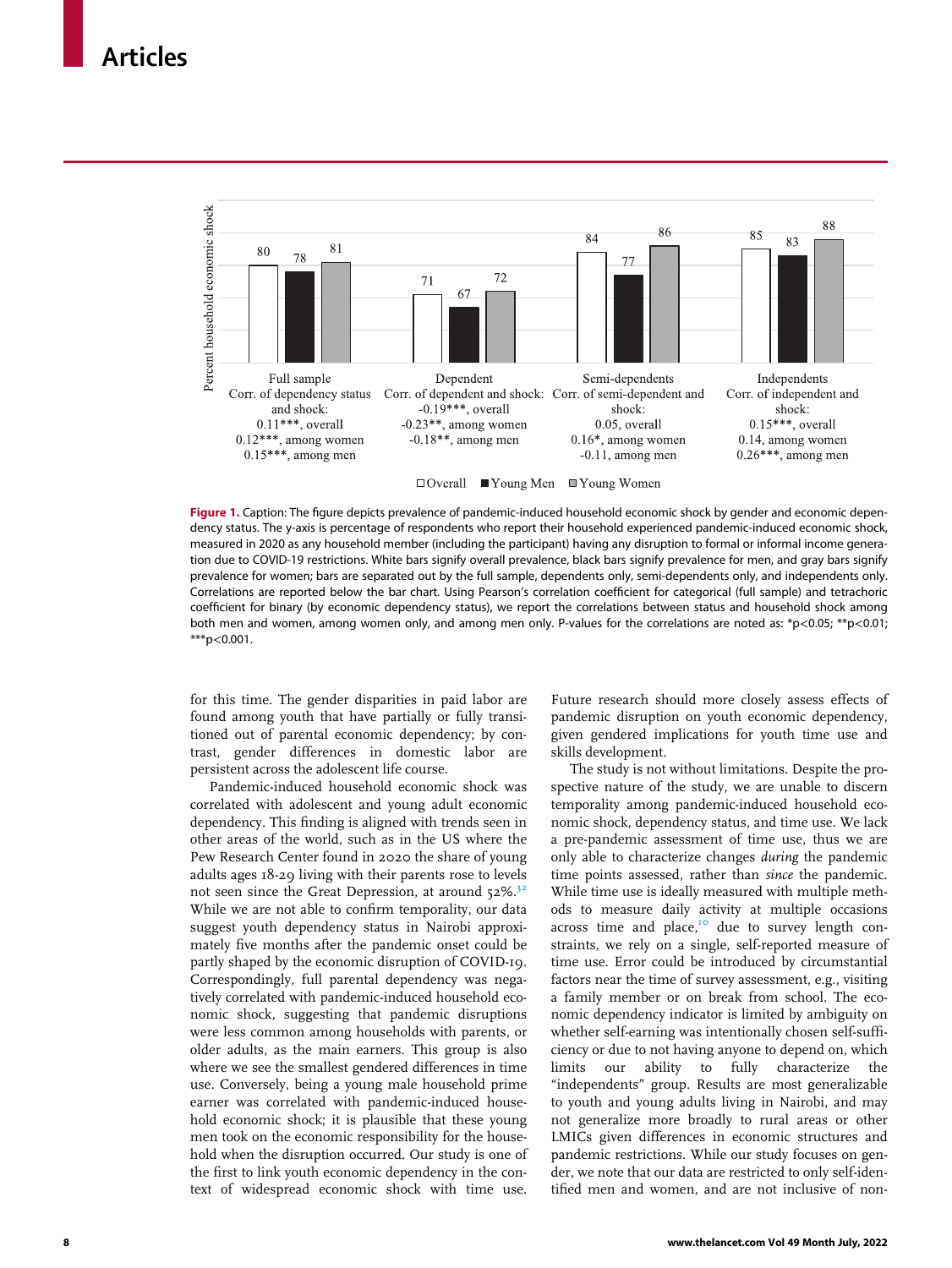binary individuals. We do not have a measure on ethnicity, and therefore are unable to adjust for ethnicity in our models. Finally, the nature of our study does not inform on why youth are spending time the way they are. Qualitative research is needed to explore level of autonomy in time use, time use decision-making and external influences on youth time use both during the pandemic and through the post-pandemic era.

Results highlight the value of systematic, robust time use surveys, with particular attention to unpaid household work and caregiving, using a gender lens and with a focus on youth and young adults. Further research is needed to understand gendered differences in youth transitions to economic self-sufficiency and their impact on economic and health outcomes and disparities later in life. Mapping and addressing gendered time poverty is critical for gender equity efforts broadly, as well as for interventions to prevent disparities and mitigate their impact. Working with young people, particularly men, on equitable domestic labor practices in the home is critical for shifting social norms in the direction of supporting young women's skill development. Sustainable change requires both social norms change and policy that explicitly seeks to redistribute unpaid domestic work across genders.

<span id="page-8-4"></span>Understanding gendered differences in time use through adolescent development and transition into young adulthood, in the context of a global disruption, can inform equitable transitions to adulthood in the post-COVID era. Largescale youth jobs initiatives, such as the Kenyan government's Kenya Youth Employment and Opportunities Project (KYEOP), will benefit from gendered analysis to monitor gender equity in enrollment and retention, gendered barriers to participation including domestic responsibilities. Ensuring paid work opportunities and the necessary domestic support for women would help mitigate the impact of widespread household economic shock. Given high participation in the informal labor market for this population, microfinance and workplace travel safety mitigation efforts can substantially support gender equitable access to paid work. For those in the formal labor market, paid leave and subsidies for people with caregiving responsibilities are further measures that would help reduce gendered poverty. Finally, raising adolescent and young adult voices through taskforces and post-pandemic planning is critical; targeted efforts can help minimize gender disparity in longer-term skill development that can be sustained in the post-COVID-19 era.

#### <span id="page-8-2"></span><span id="page-8-1"></span><span id="page-8-0"></span>**Contributors**

Anaise Williams: literature search, data analysis, data interpretation, writing

<span id="page-8-3"></span>Shannon N. Wood: literature search, data analysis, data interpretation, writing

H. Colleen Stuart: study design, data interpretation, writing

Grace Wamue-Ngare: study design, data interpretation, writing

Mary Thiongo: study design, data collection, data interpretation, writing

Peter Gichangi: study design, data collection, data interpretation, writing

Bianca Devoto: study design, data interpretation, writing

Michele R. Decker: study design, data interpretation, writing, funding acquisition

All authors read and approved the final version of this manuscript.

#### Declaration of interests

None to declare.

#### Data sharing statement

Data are available by request at pmadata.org and upon reasonable request to the corresponding author.

#### Acknowledgements

This work was supported by the Bill & Melinda Gates Foundation [010481]. Under the grant conditions of the Foundation, a Creative Commons Attribution 4.0 Generic License has already been assigned to the Author Accepted Manuscript version that might arise from this submission. AW received additional support by the National Institute of Child Health and Development Interdisciplinary Training in Trauma and Violence (T32 HD094687).

#### Funding

This work was supported by the Bill & Melinda Gates Foundation [[010481](#page-8-4)].

#### References

- Heise L, Greene ME, Opper N, et al. Gender inequality and restrictive gender norms: framing the challenges to health. Lancet North Am Ed. 2019;393(10189):2440–2454. [https://doi.org/10.1016/](https://doi.org/10.1016/S0140-6736(19)30652-X) [S0140-6736\(19\)30652-X.](https://doi.org/10.1016/S0140-6736(19)30652-X)
- Beck ME, Arnold JE. Gendered time use at home: an ethnographic examination of leisure time in middle-class families. Leisure Studies. 2009;28(2):121–142. [https://doi.org/10.1080/02614360902773888.](https://doi.org/10.1080/02614360902773888)
- Sirianni C, Negrey C. Working time as gendered time. Feminist Economics. 2000;6(1):59–76. [https://doi.org/10.1080/](https://doi.org/10.1080/135457000337679) [135457000337679.](https://doi.org/10.1080/135457000337679)
- 4 Woodward A, Lyon D. Gendered time and women's access to power. Gendering Elites. Springer; 2000:91–103. [https://doi.org/](https://doi.org/10.1007/978-1-349-62882-7_8) .<br>10.1007/978-1-349-62882-7\_8
- 5 Blackden M, Wodon Q. Gender, time use, and poverty: introduction. 2006. Published in: Gender, Time Use, and Poverty in sub-Saharan Africa (edited by Mark Blackden and Quentin Wodon, World Bank Working Paper), 1-10.
- 6 Hochschild A. The second shift: working parents and the revolution at home New York: Viking Penguin Inc. 1989.